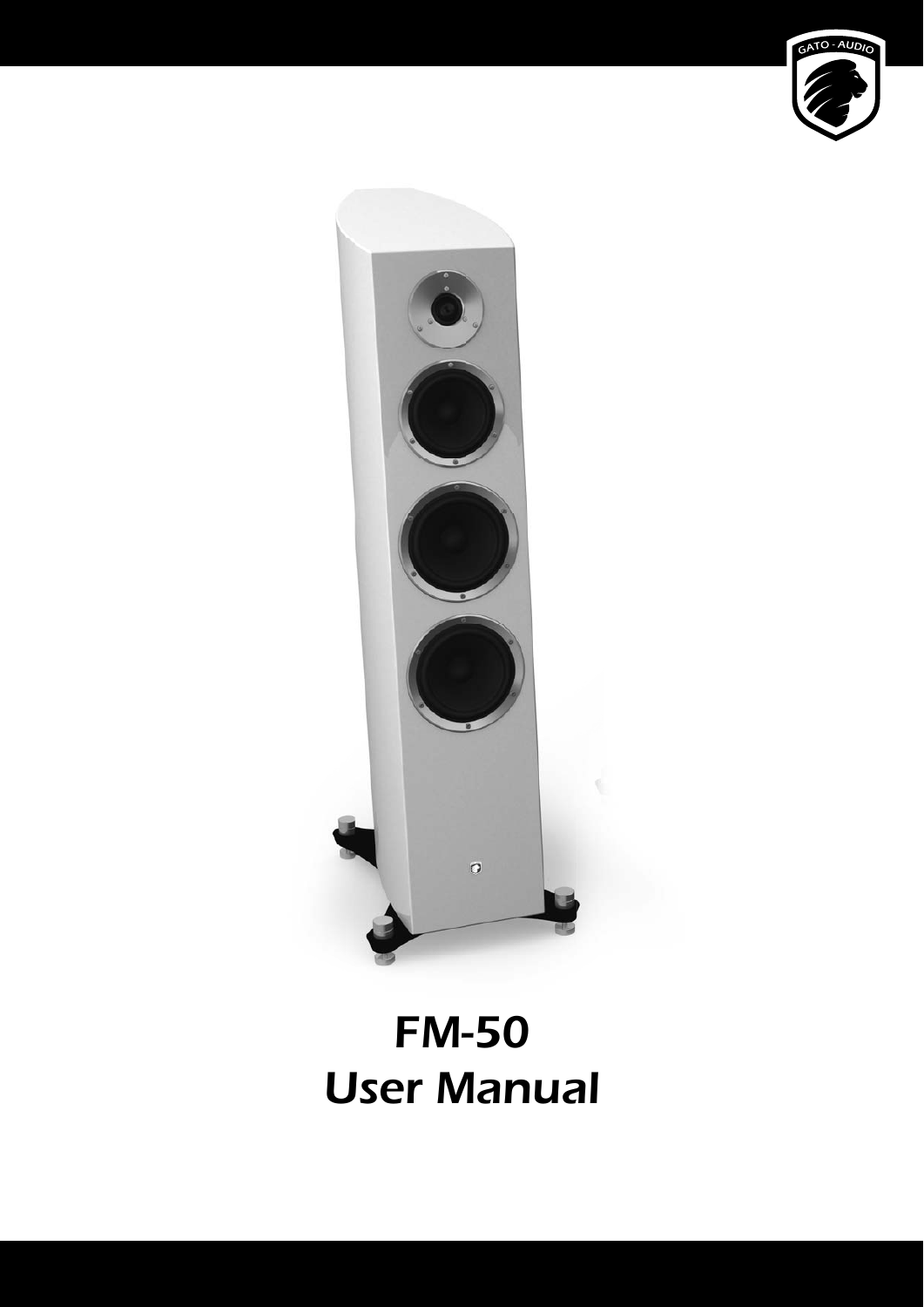## **Contents**

| Don't be a stranger                                                                                                                                                                                                                  |    |
|--------------------------------------------------------------------------------------------------------------------------------------------------------------------------------------------------------------------------------------|----|
| <b>Package contents</b>                                                                                                                                                                                                              |    |
| A few words on your new speakers                                                                                                                                                                                                     |    |
| <b>Installation</b>                                                                                                                                                                                                                  |    |
|                                                                                                                                                                                                                                      |    |
| Using spikes                                                                                                                                                                                                                         |    |
| Mounting the driver grilles <b>contract to the contract of the contract of the contract of the contract of the contract of the contract of the contract of the contract of the contract of the contract of the contract of the c</b> | 6  |
| Connecting your speakers <b>construction of the construction of the construction</b> of the construction of the construction of the construction of the construction of the construction of the construction of the construction of  |    |
| Bi-wiring and bi-amping                                                                                                                                                                                                              |    |
|                                                                                                                                                                                                                                      |    |
| Placing the speakers <b>contract the speakers</b> and a series of the speakers and a series of the speakers and a series of the speakers and a series of the speakers and a series of the speakers and a series of the speakers and  |    |
| Adjusting the sound <b>contract of the sound of the sound of the sound of the sound of the sound of the sound of the sound of the sound of the sound of the sound of the sound of the sound of the sound of the sound of the sou</b> | 9  |
| <b>Make it last!</b>                                                                                                                                                                                                                 | 10 |
| If all else fails                                                                                                                                                                                                                    | 10 |
| Technical specifications <b>contract on the contract of the contract of the contract of the contract of the contract of the contract of the contract of the contract of the contract of the contract of the contract of the cont</b> | 11 |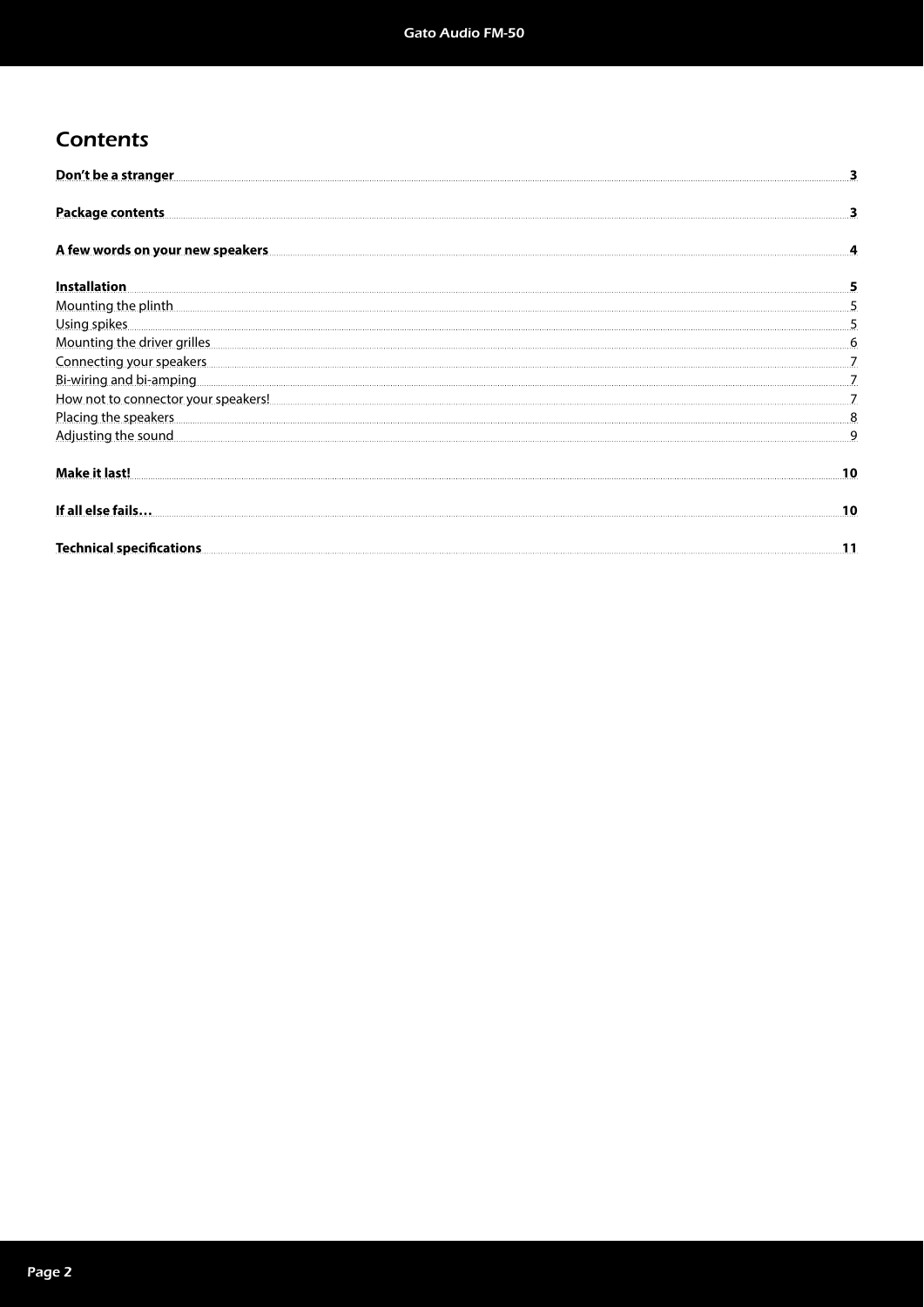

## Don't be a stranger

Thank you for purchasing the Gato Audio FM-50 high end floor standing loudspeakers. We are absolutely confident that it will bring you many hours of listening pleasure.

We hereby cordially invite you to join the Gato Audio family by registering your product online. You may also consider signing up for our newsletter to receive information about exciting new products, events and technical updates. We are also present on several social media like Facebook, Twitter, Instagram, Google+ and LinkedIn.

All this and more on www.gato-audio.com

Our very best,

Gato Audio

## Package contents

Please check that the following is included in the two packages:

- 2 Gato Audio FM-50 speakers
- 2 front grille sets
- 8 spike sets
- 2 metal plinths
- 10 screws for plinth mounting
- 1 hex screw driver
- This manual which you should be reading now  $\odot$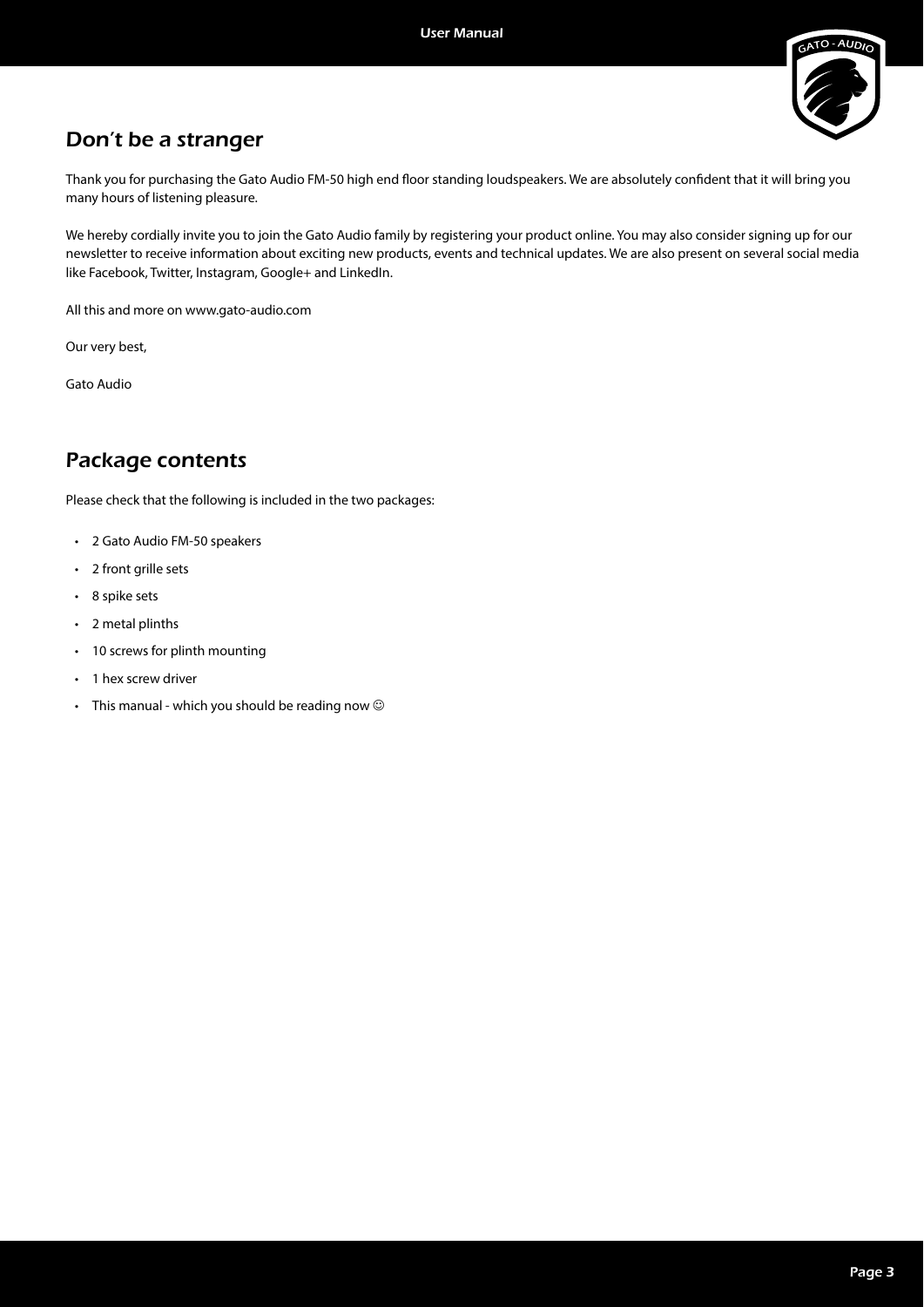## A few words on your new speakers

A good cabinet is the essential foundation of any loudspeaker. The FusedMass cabinets in the Gato Audio FM series incorporate several noteworthy details. The cabinets are made from high-density fibreboard and a layer of vibration dampening material. Parts of the cabinets are made of up to six layers of mixed materials that together with heavy internal bracing, secures a very efficient resonance dampening construction.

Excellent drivers are the foundation of true-to-life sound. The drivers' capability to react instantly to the provided signal together with total control of mechanical resonance is crucial. The drivers in the FM speaker series are carefully constructed to comply with our high demands for technical quality. The midrange reproduction of any speaker is without discussion the most important, whether it is the reproduction of vocals, a high-hat or drums, since all have important tonal information based in this frequency area. The bass/midranges are specially designed for mid- and high frequency response providing a clean and dynamic impulse response second to none.

The unique state-of-the-art ring radiator tweeter not only yields a useful output far beyond the capability of the human ear, thereby providing instruments with their natural harmonic structure, but it also adds the crucial benefits of extremely low distortion and coloration of the reproduced material.

The heart of any Gato Audio FM speaker is an advanced PurePhase crossover adorned with high quality components: Heavy gauge coils, low-resonance capacitors and non-inductive resistors mounted on a high-quality fiberglass PCB.

Hundreds of hours have been spent designing the network to comply with the drivers' frequency response and impedance, while carefully considering phase, resonance and impulse response. Finally, we trimmed the sound, not only providing a flat frequency response but providing a tantalizingly lifelike sound.

All of the above is draped in a beautiful exterior design, as small as possible and perfectly finished in handcrafted veneer or paint.

The supplied magnetic cloth grilles are designed to produce a minimum of coloration and distortion to the sound when mounted. Using a small and close-fi tting frame clad in sound-transparent fabric ensures that any loss of audio detail is kept at a minimum, and that diffractions are well out of the critical midrange area. In addition, it offers protection for the drivers while enhancing both the beautiful finish and the elegant, simple lines in the design even further.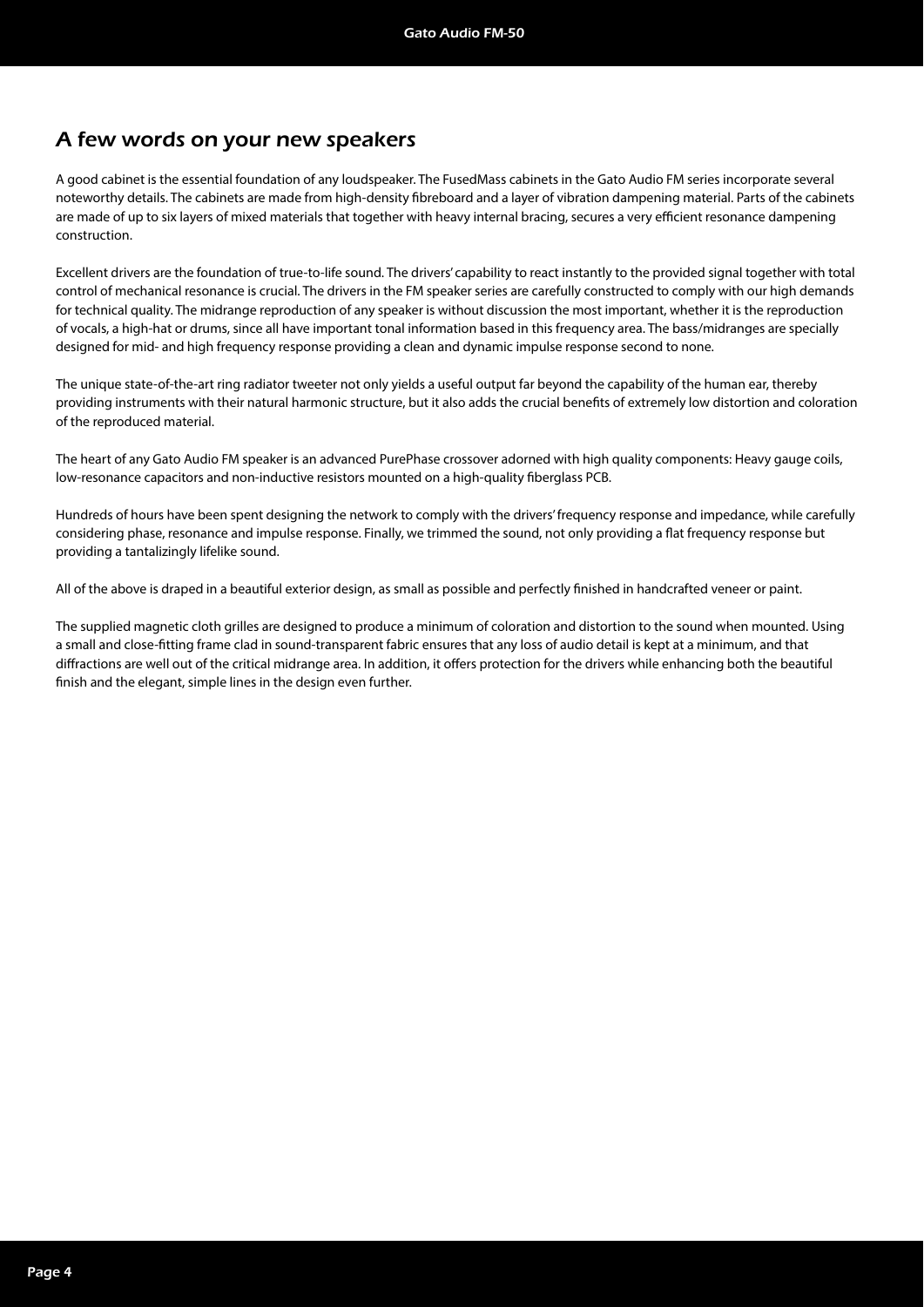

## Installation

#### **Mounting the plinth**

Before using the FM-50 loudspeaker the metal plinth has to be mounted. Start by removing the speakers from the carton boxes:



**1.** Leaving the foam pieces on, turn the speakers upside down. Then remove the two foam pieces from the bottom of the speaker.



**2.** Mount a plinth on each speaker with 5 cylinder screws with the supplied hex screw driver.



**3.** You can now turn the speaker upright again.

#### **Using spikes**





**1.** Place the 4 spikes in the holes of the plinth by screwing them in clockwise



**2.** Turn the spikes up or down to adjust the speaker height from the floor, so all spikes are touching the floor at the same time



**3.** Turn the fastener clockwise until it is positioned tightly against the plinth. Make sure the spike does not turn during the process by grasping the top with your other hand if necessary



**4.** The spike feet can be applied to protect the surface underneath the spikes

WARNING: Please note that using spikes under your speakers will invariably leave marks on your floor or any other surface that you place the speakers on. Gato Audio cannot accept any responsibility for any type of damage to floor, furniture surfaces, marriage or anything else resulting from the use of spikes. It is up to you and your family to consider carefully beforehand whether the improvements in sound quality and performance will outweigh the possibility of any inconvenience caused.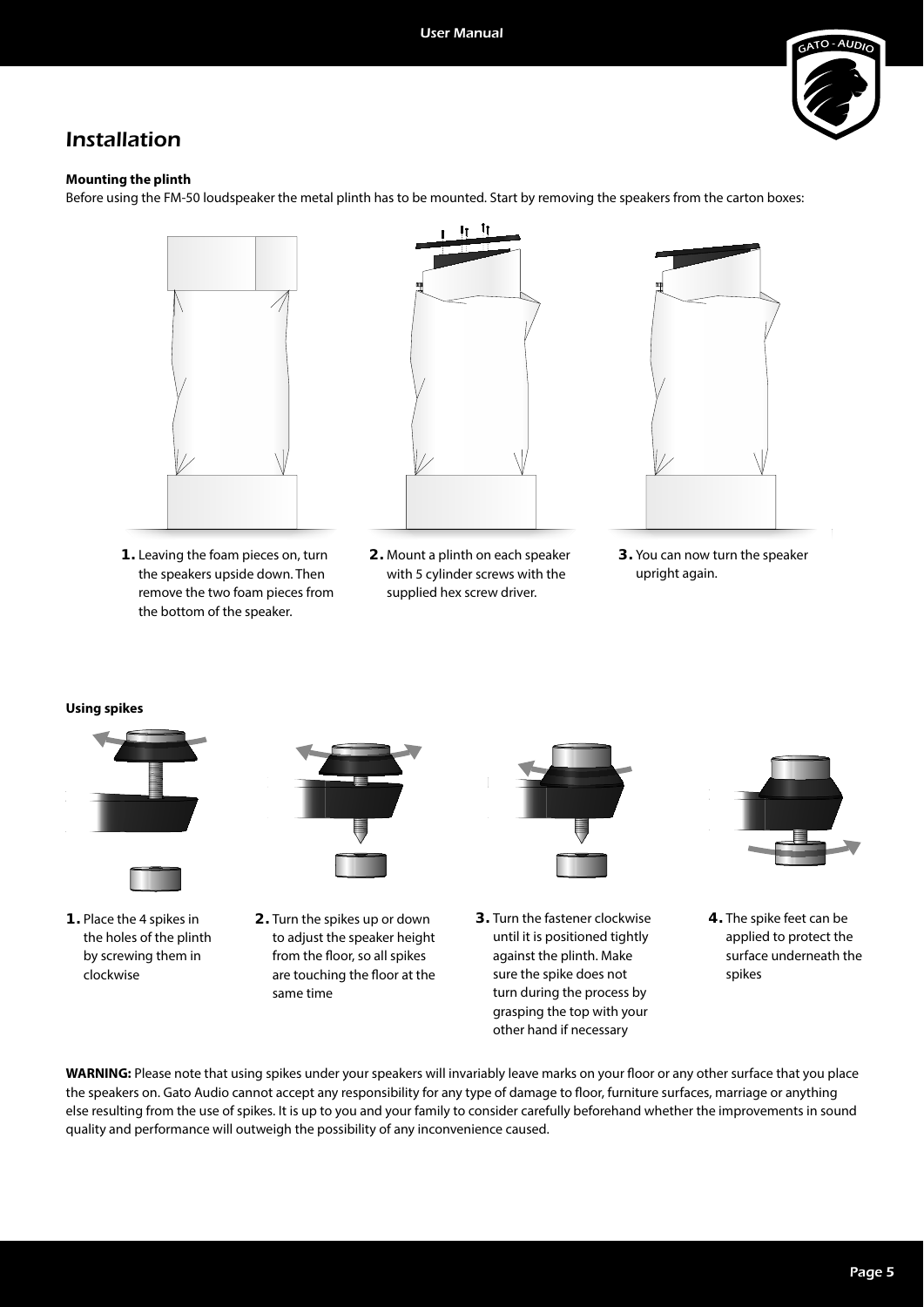#### **Mounting the driver grilles**

The grilles are easily fastened to the speakers magnetically when the small magnets on the grille are aligned on top of the driver screws.

**1.** Place and hold the grille lightly on top of the driver as shown below

**2.** Turn it clockwise or counter-clockwise until you can feel the magnets attach to the screws below.





To detach the grille from the speaker simply turn the grille clockwise or counter-clockwise and remove it.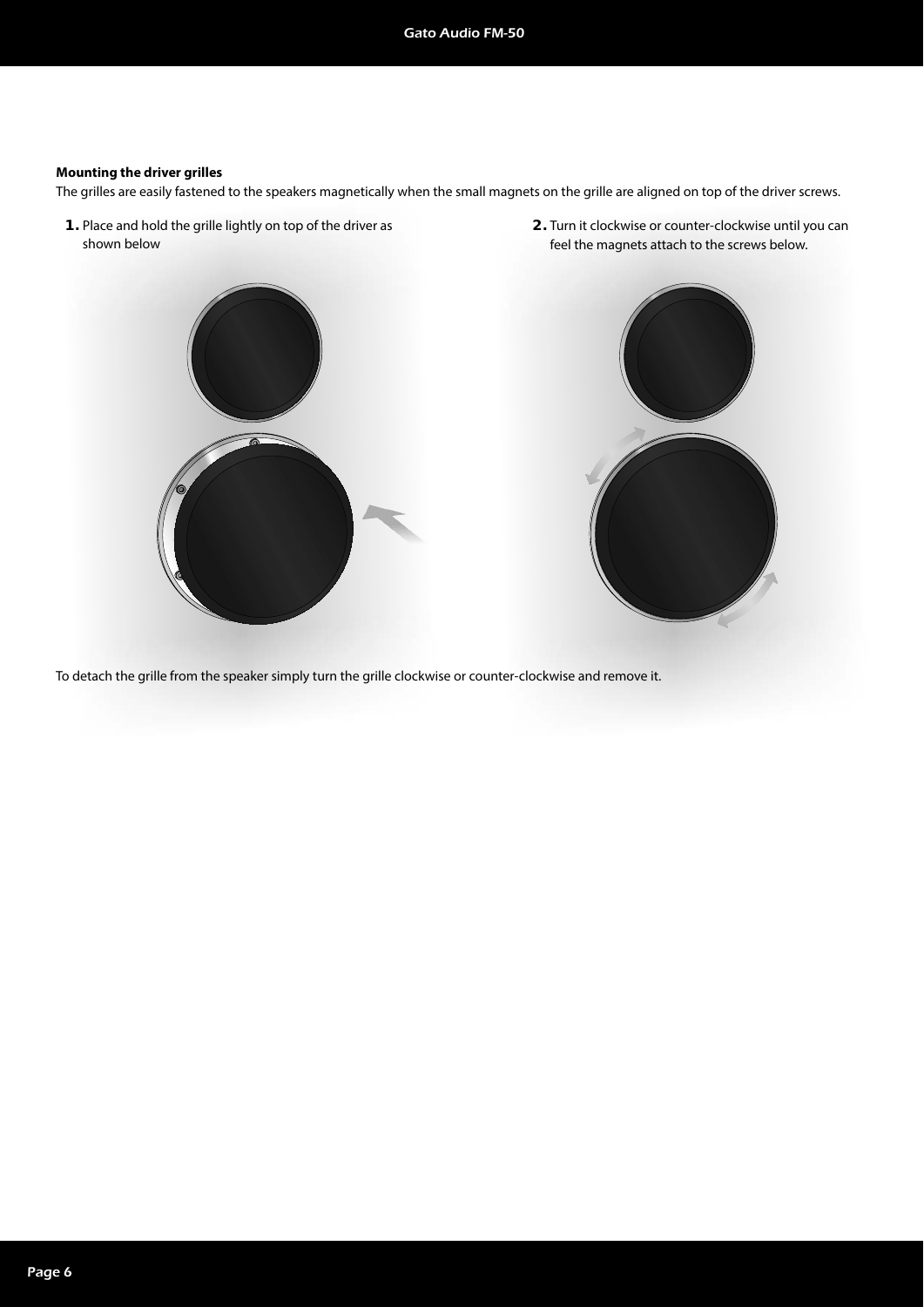

#### **Connecting your speakers**

Connecting your speakers to your amplifier must only be performed with the amplifier turned off. Otherwise damage may occur. Connect the red speaker terminal (+) to the positive speaker output on your amplifier. Now connect the white speaker terminal (-) to the negative speaker output terminal on your amplifier.

#### **Bi-wiring and bi-amping**

The FM-50 features a double set of high-quality gold plated copper binding posts that can accommodate separate cables and/or amplifiers for high and low frequency reproduction respectively.

#### **PLEASE NOTE THE FOLLOWING IMPORTANT INFORMATION: Permanent damage may occur to your audio system if the copper shorting plates are not removed**  before connecting more than one amplifier to your speakers!

There are many theories about bi-wiring and bi-amping. Our best advice is to experiment with different cables, amplifiers and methods of connection. Whatever performs best in your system might not work equally well in another setup or in a different room. In general, our advice would be to use the same kind of cable both for bi-wiring and bi-amping, and also to use identical amplifiers when bi-amping. This is simply due to the fact that both methods will add more headroom and clarity to the sound reproduction. The introduction of different amplifiers and/or different cables may cause issues with sound integration and cohesive performance.



en bi-wiring and bi-amping; remember to remove the copper shorting pl

#### **How not to connector your speakers!**

Please follow above instruction carefully in order to protect your connected amplifier and equipment. Here is a few details you should avoid during setup of your speakers:

- **1.** If you are NOT using bi-wire cable and have installed the shorting plates please make sure these are mounted one from each side of the row of terminals. Double check that it is according to top drawing. Otherwise you risk to short circuit the connected amplifier and cause damage to it.
- **2.** If you are using the shorting plates together with spade plug mounted speaker cable, please make sure that the spade plugs do not touch any of shorting plates and risk a short circuit of the connected amplifier.

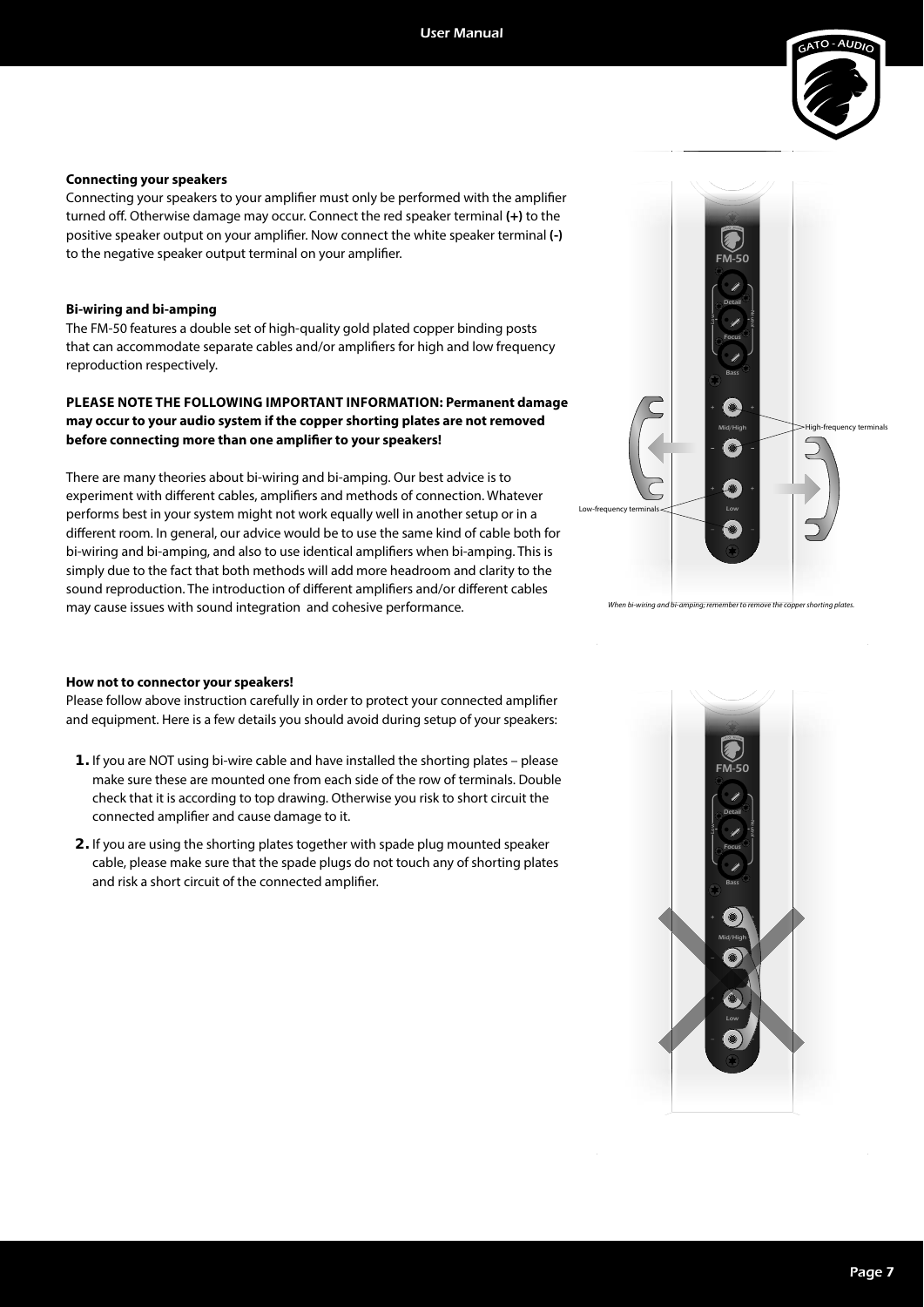#### **Placing the speakers**

Just like with real estate, location is the most important factor when setting up a high-end audio system. It is impossible to give you an exact instruction via this manual to set up your specific system perfectly in your listening room. However, we can offer you some thumb rules:

- Place your speakers at least 0.5m from the rear and side walls. Placing a speaker close to the rear wall will provide an extension in level of bass and coloration in the midrange.
- Basic setup should be an even-sided triangle with equal distance between each speaker as well as the listening position.
- The FM-50 speakers are developed to play partially direct to the listening position. A good starting point for a setup is to angle them towards the end of your shoulders. If your listening room is very small and the speakers must be placed closely to the side walls, then more toe-in may be useful to get a more precise and clear image.
- Hard surfaces like glass, stone and wooden floors create many reflections which can make midrange reproduction sound harsh and with a blurry soundstage. These reflections can be dampened with curtains and carpets.
- Many soft surfaces, thick carpets and furniture may on the other hand provide too much dampening. This may cause the midrange reproduction to become "thin" and lacking in musical timing and energy. In such cases, it is advised to remove some of the dampening items.



In any case, time spent setting up your speakers is by far the most important adjustment parameter for your system. Room acoustics is a complex field with an almost infinite number of variables. Please note that while a setup might work well in your listening room, it may not be the perfect solution in other locations.

For the best results, place the FM-50 on a solid floor. If the floor in covered with carpets we strongly recommend to use the spikes to penetrate the carpet and make direct mechanical connection to the floor underneath. Make sure that the speaker is resting equally on all four spikes by adjusting each spike individually so that the speaker is not able to make any movements or vibrations.

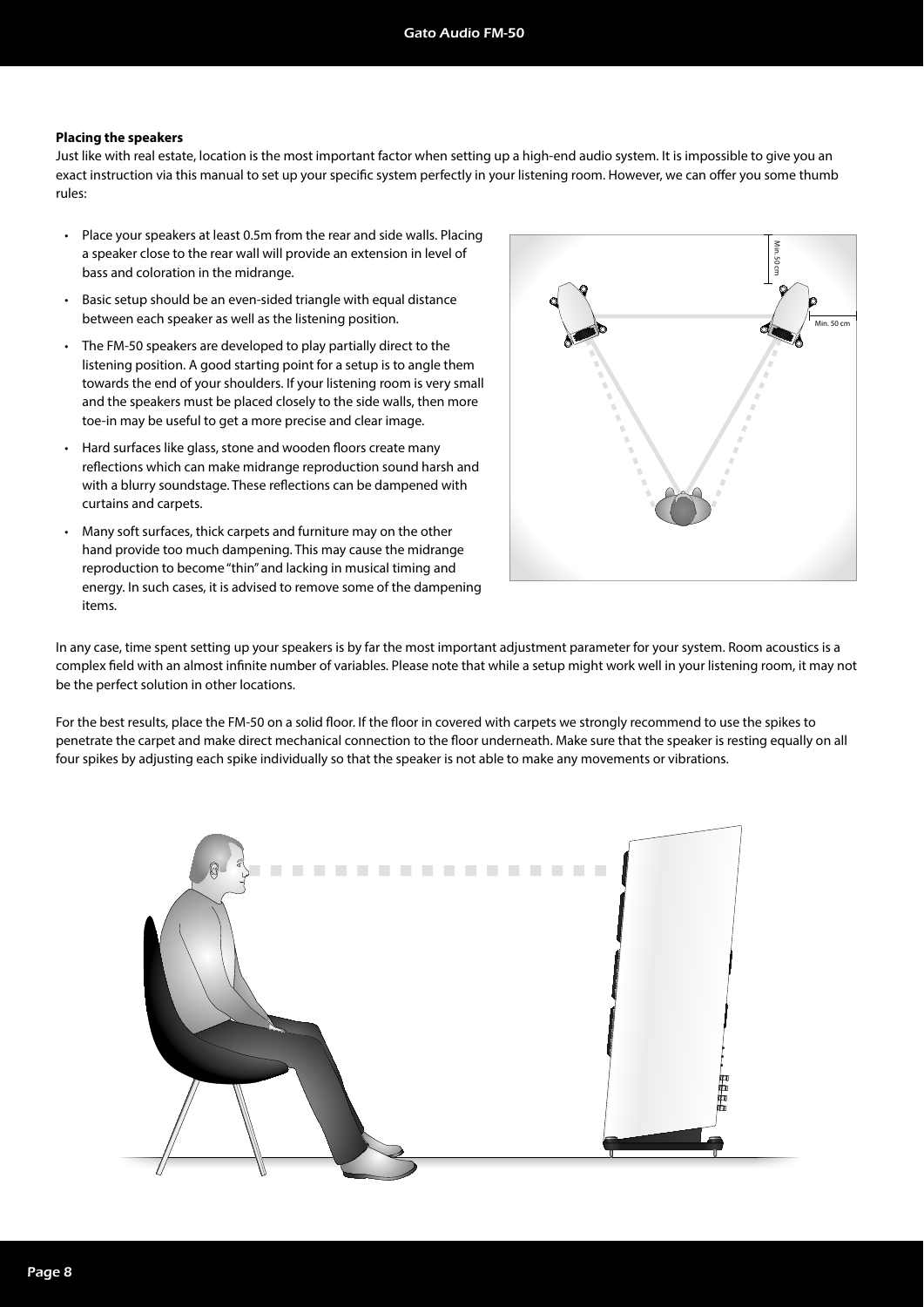

#### **Adjusting the sound**

A loudspeaker is only as good as your listening room allows it to be. First of all is the room acoustics which is influenced by dimensions and build materials. Secondly is the amount freedom it offers for the best possible placement of your speakers inside the room.

To accommodate some of the above compromises and to make installation and sound tuning of your new FM speaker easier and with a better result, we have designed sound adjustments on the back of the speaker. The FM-50 offers three levels of each setting options; "Bass", "Focus" and "Detail". Make sure that all options are set to "Neutral" before you start adjusting the positioning of the speakers in your listening room.

#### **• Step 1: Initial setup:**

Set up the speakers according to your wanted listening position, following the basic rules of the previous chapter "Placing the speakers".

#### **• Step 2: Adjusting the setup:**

The basic setup might not give you the best possible sound quality. Select a few but well known pieces of your favourite music that can help you determine when it sounds just right. Depending on how the speaker interacts with your room the sound will be different. Here is a basic guide to better positioning and sound tuning:

**Bass:** Moving the speaker away from rear wall and/or a corner will clear out the bass and make the sound leaner and less involving. If you are experiencing to have not enough bass, moving your speaker closer to the rear wall and/or corner might help.

**Soundstage:** If your soundstage is unclear, the singer might be a bit vague, woolly and too far behind the rest of the instruments in the band – try to angle the speakers more directly towards you listening position. If the sounds stage and instruments are a bit compressed in the middle of the speakers, try a little less toe-in and let the speakers play more straight into you listening room. Please note that even a small adjustment of a few centimetres may make a huge difference.

#### **• Step 3: Adjusting the speaker:**

When the optimum speaker position has been found, you still have a way to adjusting the speaker a bit more. The three setting of each "Bass","Focus" and "Detail" on the backside of the speaker may be applied to get the last bit of performance from the setup.

**"Bass" setting:** This adjustment will allow you to change the richness of the lower notes of the music. "Low" setting will make the bass response more lean and precise, the "High" setting will add more richness and warmth to the sound.

**"Focus" settings:** If you lack a bit of "focus" in the soundstage set this to "High" and set it to "Low" if voices and high pitched instruments are too much and creates listening fatigue over longer periods.





**"Detail" setting:** This adjusts the level of high frequencies and overtones of any instrument. A natural level of overtones will enhance the listening experience, pleasantly and relaxed. Too much will draw the minds focus from the main part of the music to some high frequency details that eventually. Test each option to find the most suitable setting for your specific setup.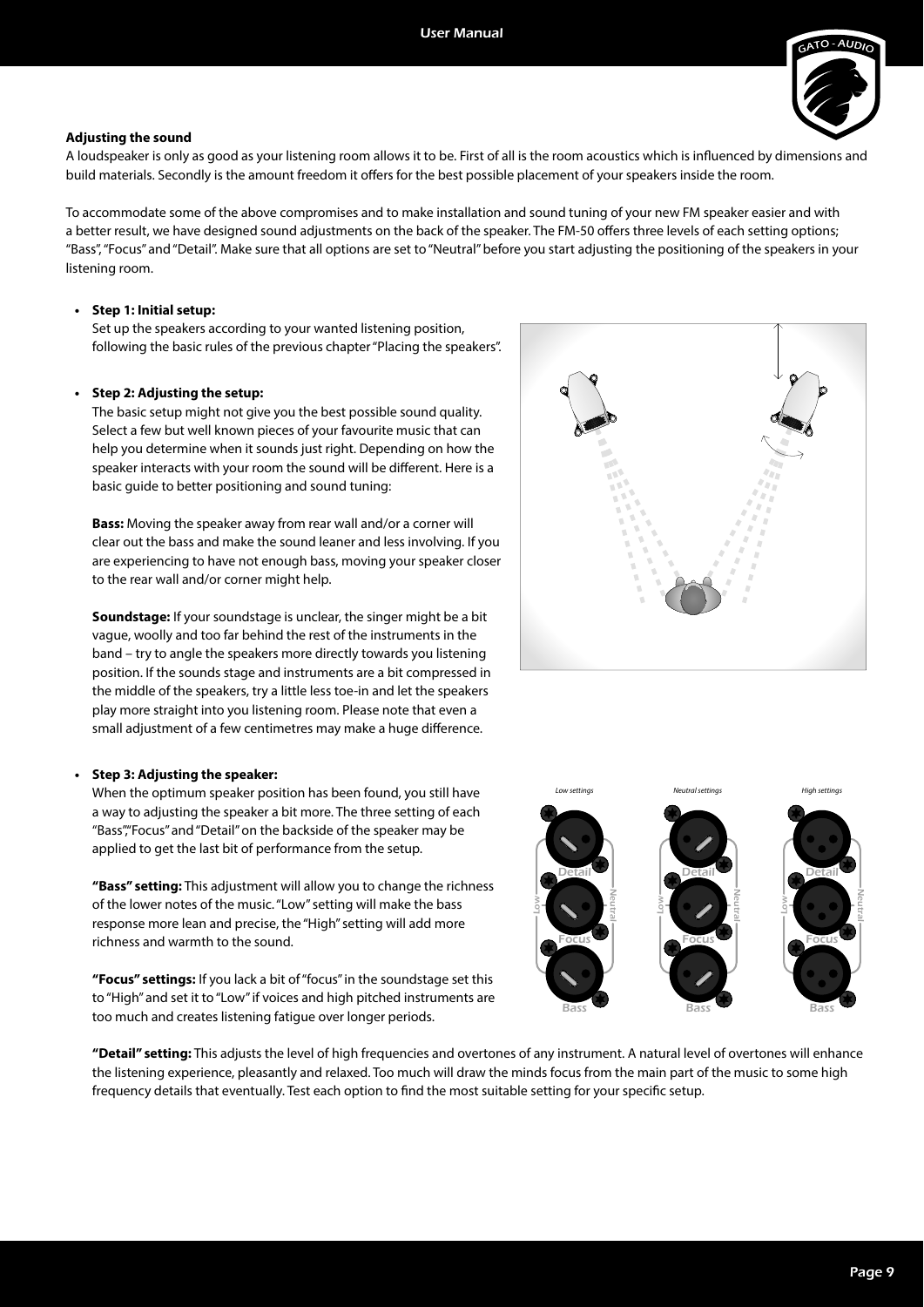## Make it last!

Please apply simple common sense to maintain the sound quality and lifespan of your Gato Audio speakers. Here are a few guidelines:

- Regular care: wipe the surfaces carefully by using a clean soft dry cloth
- Cleaning: if necessary, wipe the hard surfaces clean using a soft cloth dampened only with clean water.
- Grease stains or finger marks on the cabinets can be removed carefully with a clean soft cloth lightly dampened in a mix of clean lukewarm water and a single drop of household washing-up liquid. Then wipe the surfaces dry using a soft dry cloth
- Be careful never to use hot water or any type of concentrated detergent, solvent, thinner, or any other volatile substance on the surfaces, or you may cause permanent damage to the surface coating
- Keep the cabinets away from prolonged contact with rubber or PVC materials
- Do not expose the speakers to direct sunlight or other heat sources

### If all else fails…

…don't panic! Every Gato Audio product comes with a minimum 2-year warranty. See our website for details.

This warranty does not cover damage or wear directly or indirectly caused by improper use, violence, tampering with or unauthorized access to or servicing of any part of the product.

If you are in need of service or repair, please do not hesitate to contact us at hello@gato-audio.com or visit our website www.gato-audio.com for more information.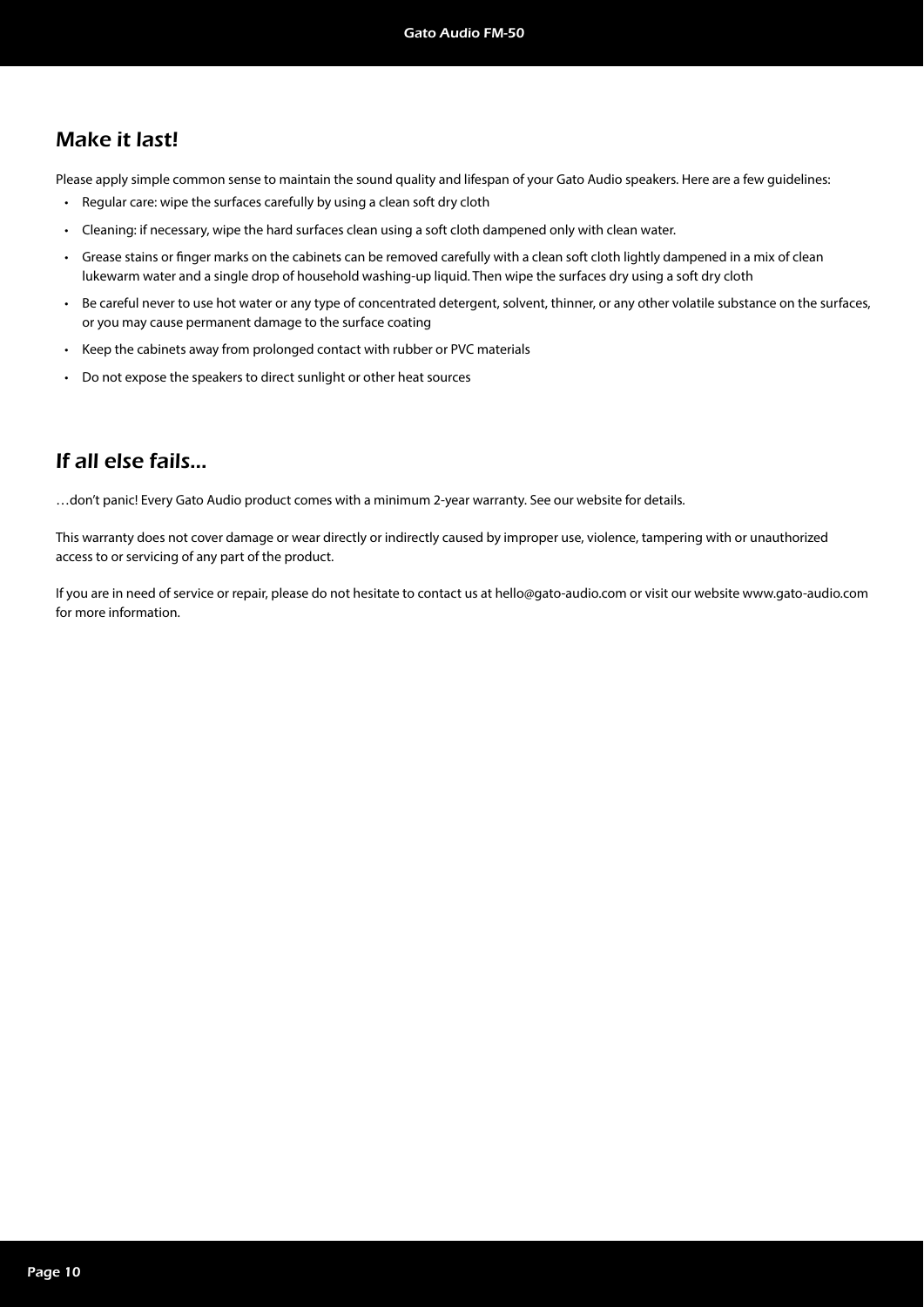

## Technical specifications

| Frequency response           | $32$ Hz $-$ 35 kHz                            |
|------------------------------|-----------------------------------------------|
| Sensitivity (2.83 V)         | 88 dB                                         |
| Recommended amplifier output | 50 to 300 W                                   |
| Nominal impedance            | $4\Omega$                                     |
| Connectors                   | Gold plated binding post / 4mm plugs, bi-wire |
| Cabinet                      | Laminated FusedMass cabinet                   |
| Crossover                    | Advanced PurePhase crossover technology       |

#### **Drivers**

| High-Freguency | 38mm ring radiator, powerful ferrite motor and optimised chamber                             |
|----------------|----------------------------------------------------------------------------------------------|
| Mid-Freguency  | 150mm mineral cone, low loss suspension, motor with shorting rings and optimised voice coil  |
| Low-Frequency  | 2x 170mm mineral cone, low loss suspension, motor with shorting rings and long lineare throw |

#### **Weight & Dimensions**

| Weight | 42 Kg. / 92.6 lbs. |
|--------|--------------------|
|        |                    |

Dimensions See illustration  $\rightarrow$